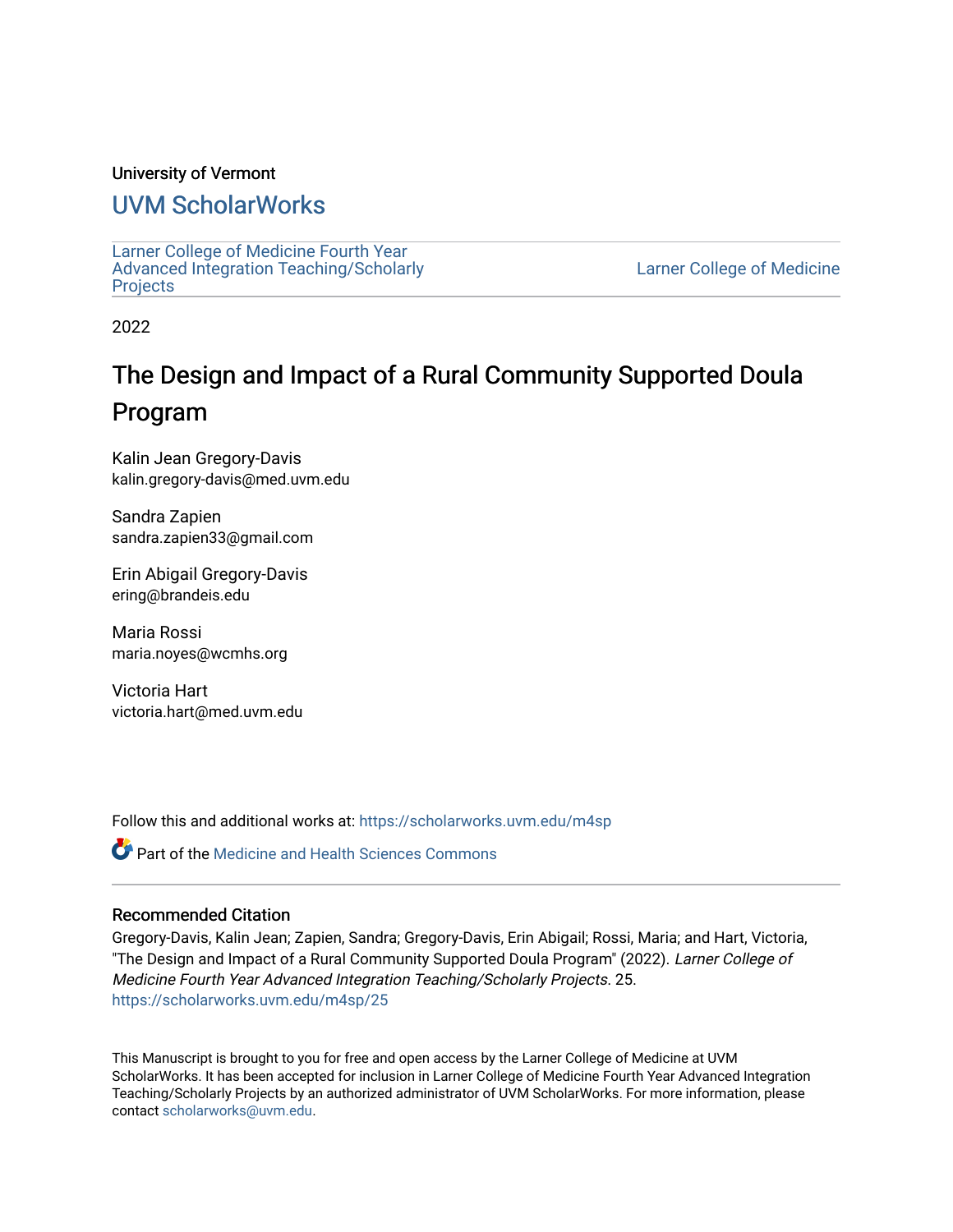# WCMHS Doula Project Study

Title: The Design and Impact of a Rural Community Supported Doula Program

Authors: Kalin Gregory-Davis, Sandra Zapien, Erin Gregory-Davis, Maria Rossi, Colleen Horan, Victoria Hart

# **Abstract**

Objective: to evaluate the design and impact of a doula program in rural Vermont by exploring client demographics and perspectives on the doula care received. This research aims to better understand the population the program serves, the specific challenges they face, and how to mitigate these challenges in the perinatal and post-partum period with a social work model of doula care.

Design: a qualitative, descriptive study giving voice to the client experience of a doula program steeped in a social work model of care.

Methods: semi-structured interviews carried out in July and August of 2021. Interviews were coded and analyzed thematically.

Setting: A doula program offered by a mental health agency, offering doula services for clientele with a mental health diagnosis and qualifications for VT Medicaid.

Results: Significant portions of participants reported life challenges due to lack of resources, abuse, and mental health concerns, of which having a social-work focused doula was helpful in terms of logistical and emotional support. Without a doula, access and experience of healthcare during the prenatal, birthing, and post-partum period would have been more challenging for the population interviewed. Themes that arose included doula as logistical support, the doula's role in emotional/mental health support, and the doula as educator and advocate for a socioeconomically high-risk population.

Key conclusions and implications for practice: The WCMHS Doula Program is serving a high-risk population which would be beyond the reaches of more typical doula models. Doula work that is within the field of social work increases access and mitigates challenges that other doula models do not. Placing doula services within a community mental health agency and offering case management style doula care allows the services to make great impact on the lives and wellbeing of people who would otherwise face significant challenges in accessing healthcare. This has large implications for increasing equity of doula offerings and makes great strides in improving birth outcomes and experiences for an at-risk population. This study indicates the value of a social work model of doula care and the importance of bringing doula services to populations that have historically been left without access.

Key words: doula, case management, at-risk population, rural health, pregnancy, childbirth support, advocacy, health equity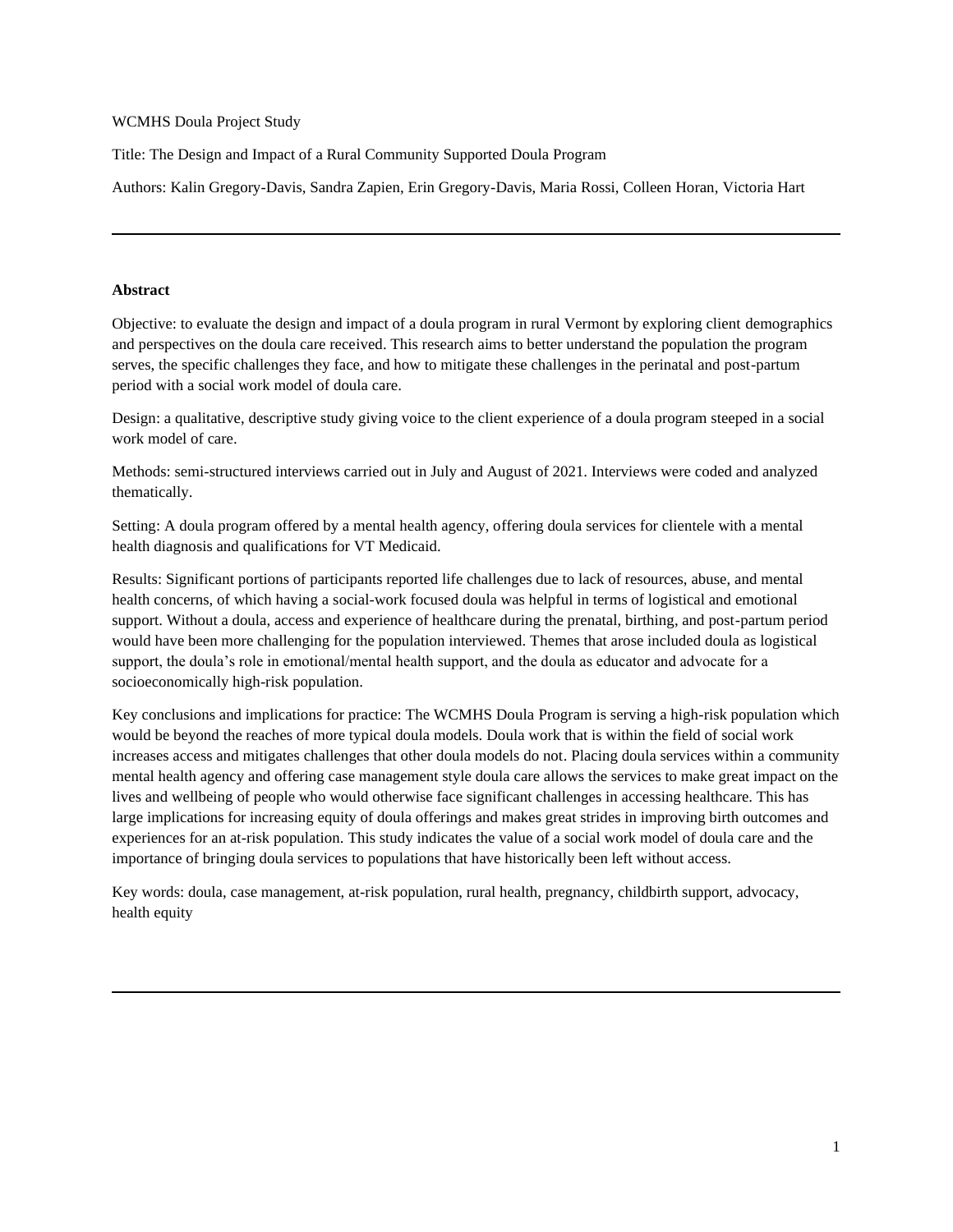#### **Introduction:**

Emotional and physical support during reproductive experiences has existed in various capacities throughout history. In recent decades, the term "doula" has been used to define a manifestation of such supportive care within U.S birthing culture. A doula is defined as a non-clinical birth worker trained to provide physical, emotional, and educational support for clients during their pregnancy, labor, and post-partum experience (1). Evidence demonstrates physiologic and emotional benefits of having a doula present during childbirth with measurable clinical benefits to both the parturient and the baby. A meta-analysis of randomized control trials found people laboring with doula support had higher rates of spontaneous vaginal birth, shorter labors, lower rates of epidurals, cesarean deliveries, and vacuum assisted delivers, as well as higher infant Apgar scores and reported greater satisfaction (2). Furthermore, continuous labor support and guidance increases the birthing person's feeling of control and participation in their care and decision making during the birth process (3). Conclusions have therefore been drawn that continuous support during labor may improve outcomes for mother and baby and no adverse outcomes of having a doula have been identified (3).

While the benefits of having a doula during labor have been extensively studied and supported, research in the field has also noted socioeconomic disparities in access to doula services (4). Given that healthcare disparities are already so stark and the fact that doulas can have a positive effect on reproductive health outcomes, the importance of broadening access to doula services is salient. Women of low socioeconomic status have lower rates of preventative care and therefore have higher rates of adverse reproductive health outcomes. Barriers include inability to afford care, issues with transportation, adverse previous experiences with the healthcare system, no primary care home, and lack of insurance (6). When prenatal and preventative care aren't accessible, complications arise that could have been prevented and make for a disproportionate experience of adverse health outcomes among lower income women (8). Given research demonstrating how women of color and low-income women are at greatest risk for adverse health outcomes associated with childbirth, there has been increasing advocacy in recent years to expand doula access. There has been advocacy for doulas to be covered by Medicaid, supported by studies proving the cost effectiveness of doula care (5). Other initiatives include medical centers developing in-house doula programs, either with volunteer doulas or employed by the hospital (6). However, these initiatives are still limited. A national survey demonstrated that only 6 percent of women utilize doula care and that women insured by Medicaid are more likely to have unmet desire for doula care as compared to those insured privately (7).

Pregnancy can be a time of stress and poor emotional wellbeing regardless of social circumstance, but research demonstrates higher rates of anxiety and depression among pregnant people who are socially isolated, have decreased social support, low self-esteem, single parent status or are in a poor relationship with their partners, and/or living in poverty (9). Furthermore, research suggests a correlation between adverse childhood events (including childhood experiences of psychological, physical, and sexual forms of abuse as well as childhood household dysfunction such as substance abuse, mental illness, violence, and incarceration) and poor health outcomes later on in adulthood; a study demonstrating the association between adverse childhood events and mortality/morbidity found that an ACE score of greater than or equal to 4 is associated with increased odds for drinking, smoking, risky HIV behavior, diabetes, stroke, and depression, among other health concerns (10). A study of low-income women in a home visiting program in Wisconsin found a correlation between high ACE scores and poor birth outcomes such as pregnancy loss, preterm birth, and low birth weight (11). Rural lifestyle limiting access to healthcare put patients further at risk of adverse health outcomes. Risk factors of chronic health conditions including hypertension, preexisting diabetes, and heart, lung, and kidney disease are more prevalent among women in rural environments. Behavioral health issues such as substance abuse and drug overdoses have been linked to isolation, stigma, unemployment, and lack of access to care have also been cited as both prevalent in rural environments and impactful on access to care (12). An analysis looking at significant rural health barriers and positing solutions to healthcare reform identified the importance of healthcare coordination and collaboration, calling for providers and community agencies to collaborate to meet the unique rural community needs (13).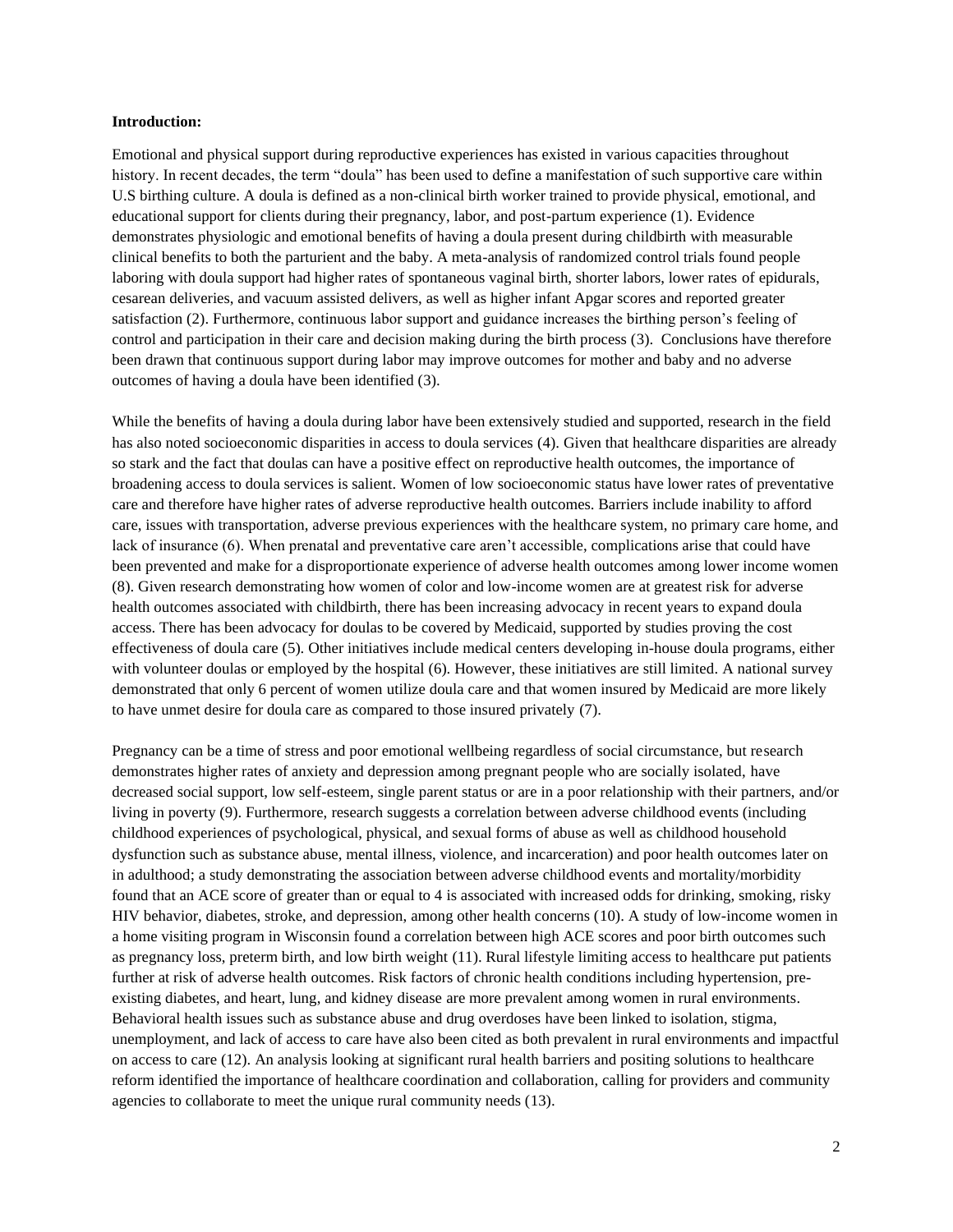#### **The Washington County Mental Health Services Doula Project Background:**

The Washington County Mental Health Services (WCMHS) Doula Project is a unique collaboration between WCMHS and Central Vermont Medical Center (CVMC) offering doula services to at-risk pregnant clients with mental health diagnoses qualifying for Medicaid. The doulas, employees of WCMHS, are community support workers first and foremost, also trained as doulas. WCMHS funds the case management and community support work of the doula services, which include accompaniment and transportation to prenatal appointments, prenatal home visits, childbirth education, and post-partum support in accessing resources, lactation and parenting education, and emotional caregiving throughout the whole process. The labor support is currently financially supported by Central Vermont Medical Center. Given the needs of this rural population, emphasis of doula care is on case management and mental health support. Approaches are tailored to individual need and the case management model of doula services allows for early referral to wrap around social support; with assistance in accessing resources such as mental healthcare, financial assistance, secure housing, and logistical advocacy navigating various social service agencies. WCMHS Doula Project was developed from a community need. Since its inception, the program has served upwards of 150 clients. This doula program is unique in its placement of doula services within the realm of social work. Navigating with clients through complex issues such as mental health concerns, intimate partner violence, drug use and recovery, and poverty, the doulas provide continuity during a time of transition for a population where any disruptions or changes in life can be incredibly destabilizing to mental and physical health and wellbeing.

The population served by the WCMHS Doula Project faces many of the healthcare challenges of rural communities posited by previous literature. A key inquiry of this study is evaluating the impact of innovative solutions such as the WCMHS Doula Project. This study seeks to understand the complex issues this population faces and the ways in which doulas can mitigate and impact healthcare disparities in a rural disadvantaged population. While literature is robust in understanding the ways in which doula care improves medical health outcomes for pregnant and laboring people, this study calls for a more nuanced understanding of "good birth outcome." Given the numerous hardships this rural population faces, research protocol gave voice to the client experience to better understand value and benefit of doulas beyond reductionist health outcomes. Key questions include: what is a good birth outcome according to service recipients? In what ways does this population define the role of a doula, based upon their particular experience of this program? What were the biggest challenges that this specific population faced during pregnancy and how did the doulas mitigate these issues and impact the pregnancy, birth, and post-partum experience of the clientele they served? More research is needed to evaluate the specific needs of at risk disadvantaged populations and how doula care can be expanded upon. This study makes clear the importance of social work considerations and offerings beyond childbirth education and labor support to be included in the provision of doula care in order to adequately support populations at risk for adverse health outcomes, mental health concerns, and lack of resources during perinatal and post-partum experiences.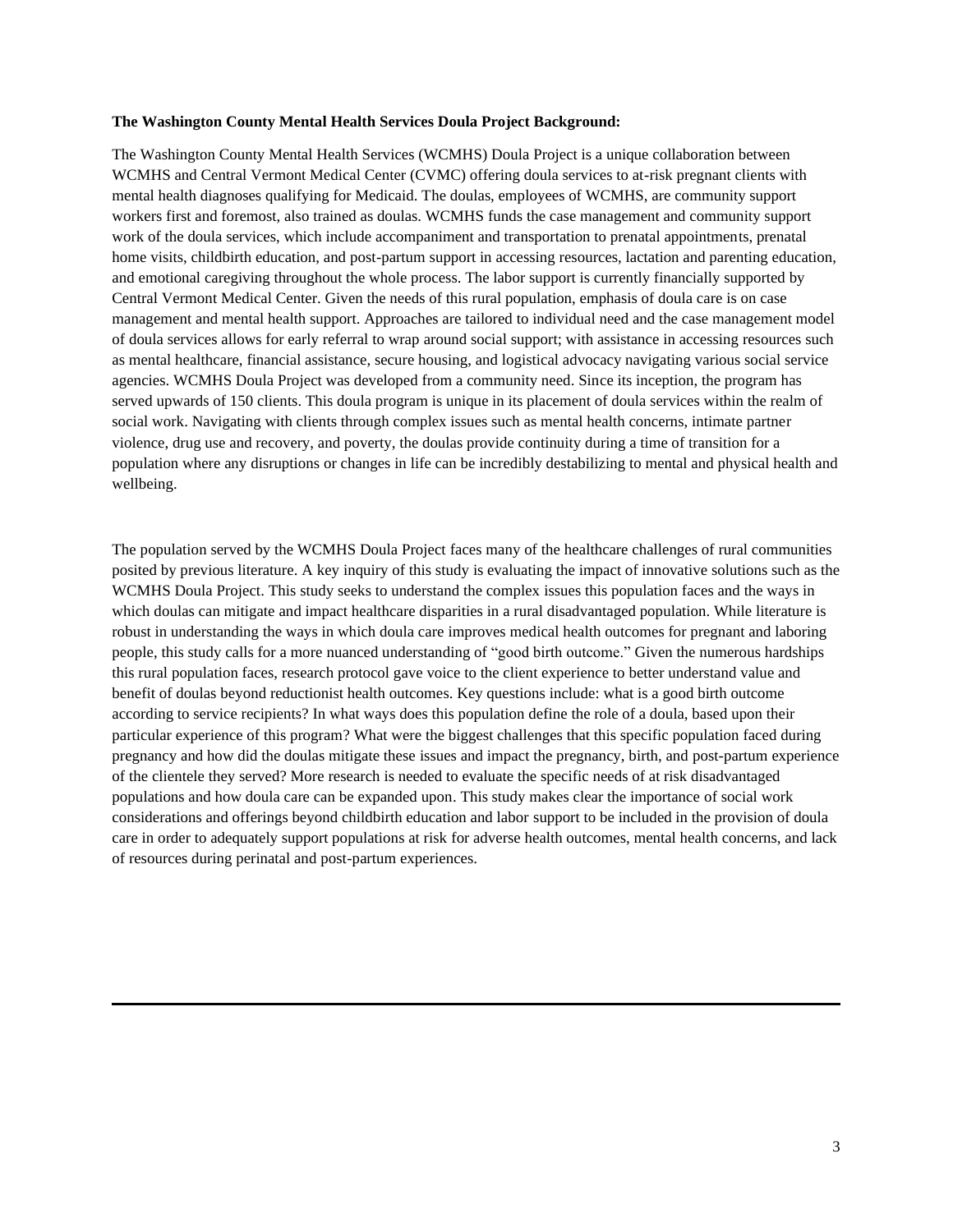## **Methods:**

Setting: A doula program embedded within a mental health agency in rural Vermont offering doula services to clients with mental health diagnoses qualifying for Medicaid.

Design: A qualitative, descriptive study giving voice to the client experience of the doula program.

Recruitment: Prospective research participants were individually contacted by the WCMHS Doula Project coordinator. Not everyone who had been a client with the WCMHS was contacted given changes in contact information or loss of contact with WCMHS. While recognizing the inherent bias and limitation in targeted recruitment, this study chose to do this method of recruitment for feasibility purposes. Given the targeted recruitment, the response rate was exceedingly high; with 25 of the 27 previous clients recruited completing an interview by the time of research culmination.

Data Collection: Semi-structured qualitative interviews were conducted during July and August of 2021. Each participant was interviewed for one hour, either via phone or in person. Interviews were done in a private setting in accordance with participant preference. Each participant was offered the option of a phone or in person interview, with in person interviews following COVID19 precautions, in accordance with University of Vermont Research Protocol. In person interviews took place at participant's homes or in the WCMHS office in Barre, Vermont. The interviews all began with an 11 demographic questions (Appendix 3), followed by an Adverse Childhood Event survey (Appendix 1). Participants were then asked 15 interview questions regarding their experience with the Doula Project (Appendix 2). Topics included pregnancy history, perceptions of doula care, experience of pregnancy, labor, and post-partum doula support, and an opportunity to share their birth story. Project information and consent considerations were reviewed and verbal consent was obtained at the beginning of the interview. Verbal as opposed to written consent was done due to majority of interviews being done remotely in accordance with COVID protocol.

Data Analysis: All recordings were reviewed and transcribed by the principal investigator and the research assistant. Two research assistants then coded the transcripts, finding common themes that arose in responses. To ensure analysis validity, the research assistants independently analyzed the transcripts and the Principal Investigator refrained from coding the semi-structured interview questions in efforts to reduce study bias, having been present at all the interviews. The principal investigator reviewed the basic demographic information and evaluated themes and responses based on the research assistants' coding. Interviews were recorded and transcribed by the principal investigator and research assistant. All participants were given a number and subsequently de-identified on all recordings and transcripts collected, in accordance with Institutional Review Board study protocol, approved by the University of Vermont.

# **Results:**

## Participants:

25 previous doula clients were interviewed, all having received doula services between the years of 2013 to 2021, with the majority of clients birthing with the program in 2018 through 2020. 17 participants had received doula services for one pregnancy. 5 participants had the doulas for two pregnancies and 3 participants had doula services three times. For repeat clients of the doula program, data was collected about each pregnancy, yielding a total of 34 birth experiences that the research could analyze. Of the birth experiences recorded, 9 were first birth experiences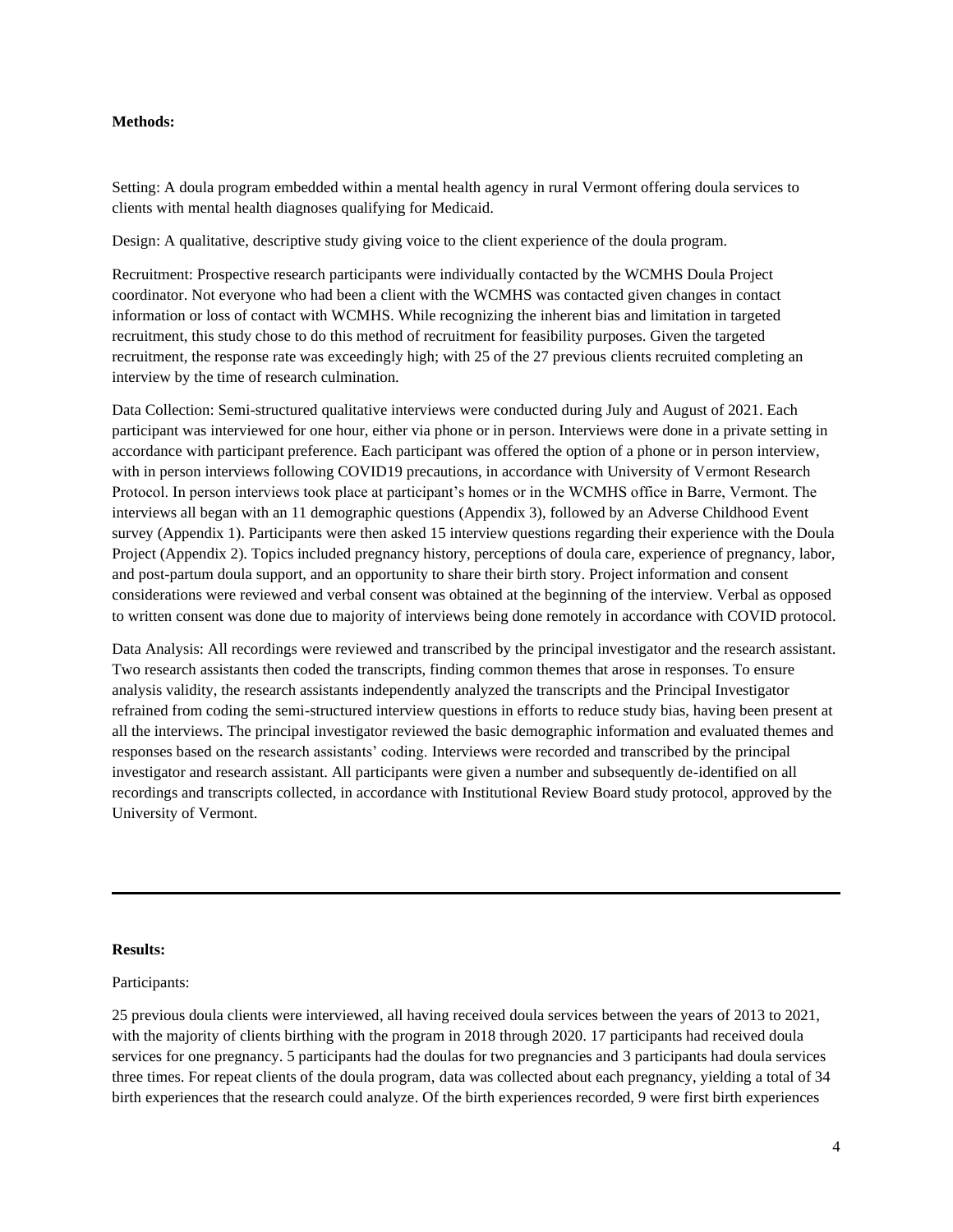and 22 had had children previously. All participants self-identified as white. Their ages ranged from 20 to 38 years of age at the time of pregnancy.

| Housing                                     | 17 reported stable housing, 8 reported unstable living     |
|---------------------------------------------|------------------------------------------------------------|
|                                             | conditions (living in motels due to intimate partner       |
|                                             | violence concerns, homeless, or living with relatives      |
|                                             | due to lack of housing).                                   |
| Income                                      | Income of participants ranged from no income to            |
|                                             | 80,000 dollars per year, with 60 percent of participants   |
|                                             | living on less than 1,000 dollars a month at the time of   |
|                                             | doula services. Overall average annual income of           |
|                                             | 12,000 USD. Many reported subsisting on public             |
|                                             | assistance (unemployment, social security, disability).    |
| Transportation                              | 10 participants cited the doulas as their primary mode     |
|                                             | of transportation, the rest either had their own car or    |
|                                             | family members that could drive them to appointments.      |
| <b>Intimate Partner Violence</b>            | 8 participants noted IPV during pregnancy and 5 cited      |
|                                             | previous experience with IPV in prior life, but not        |
|                                             | during their pregnancy.                                    |
| <b>Mental Health Concerns</b>               | 12 participants reported Depression, 16 reported           |
|                                             | Anxiety, 7 reported PTSD, and 10 reported Post-            |
|                                             | Partum Depression following their births. 7 patients       |
|                                             | cited emotional or physical abuse at the time of           |
|                                             | pregnancy which complicating their mental health           |
|                                             | experience.                                                |
| Drug Use                                    | 8 participants reported a history of use (drugs cited      |
|                                             | were heroine, crack, and marijuana). One participant       |
|                                             | reported using methadone during pregnancy. 15              |
|                                             | reported using tobacco during pregnancy.                   |
| Adverse Childhood Event Scores (1-10 scale) | 9 participants reported a score of 1-3, 10 a score of 4 to |
|                                             | 7, and 6 a score of 8 to 10. 60 percent of participants    |
|                                             | reported an ACE score of greater than or equal to 4.       |
| <b>Resources Received</b>                   | 22 participants reported utilizing at least one of the     |
|                                             | following resources during their time with the doulas:     |
|                                             | WIC, Reach Up, Food assistance, Home Health,               |
|                                             | Unemployment, Disability, Social Security.                 |

Social Demographics, participant reported: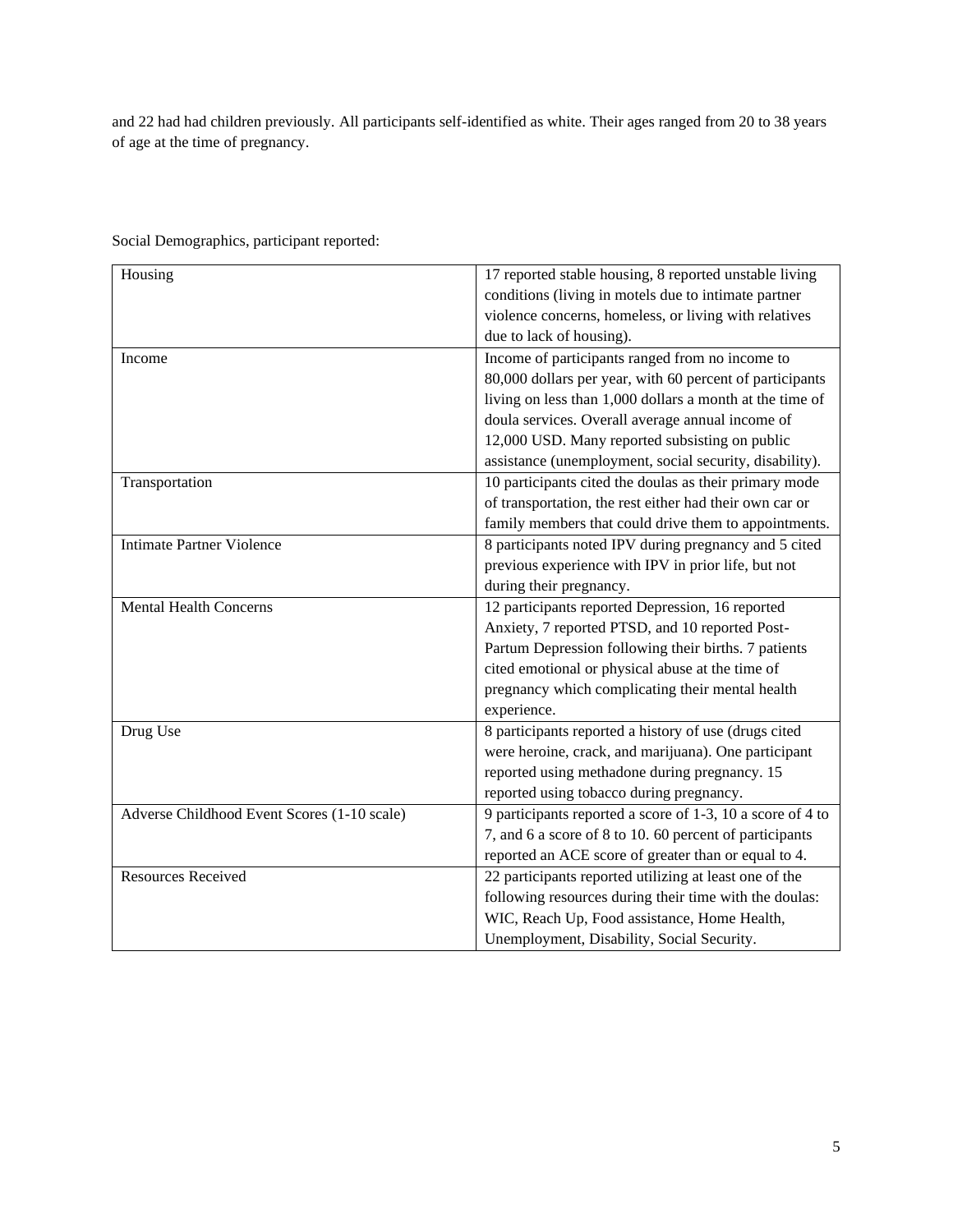# Birth Demographics:

| <b>Birth Outcomes:</b>     | All live deliveries. 43% spontaneous vaginal deliveries, |
|----------------------------|----------------------------------------------------------|
|                            | 14% induced vaginal deliveries, 25% repeat c-sections,   |
|                            | and 18% primary c-sections (as compared to national      |
|                            | primary c-section rate of 21% (15)). 88% born at term,   |
|                            | 12% at 36 weeks or earlier.                              |
| Location:                  | 29 born at CVMC, 2 at UVMMC, 1 at DHMC, and 1 at         |
|                            | Copley Hospital                                          |
| Medical Concerns Reported: | Most common conditions: Anemia (4 participants),         |
|                            | Pre-Eclampsia (3 participants) and Gestational           |
|                            | Diabetes (3 participants).                               |

# Themes:

The results of the semi-structured interviews were coded for themes. Themes that emerged across multiple question categories included *the doula's role in emotional/mental health support, logistical support, and education/advocacy.*

| The Doula Role In:              | Description:                                                                                                                                                                                              | Participant Quotations:                                                                                                                                                                                                                                                                                                                                                          |
|---------------------------------|-----------------------------------------------------------------------------------------------------------------------------------------------------------------------------------------------------------|----------------------------------------------------------------------------------------------------------------------------------------------------------------------------------------------------------------------------------------------------------------------------------------------------------------------------------------------------------------------------------|
| Emotional/Mental Health Support | Participants reported choosing to<br>have a doula due to desire for a<br>stronger support system, defining a<br>doula as "like a friend/family<br>member." Participants commonly                          | "They helped me by being a friend, an ear to<br>listen to, somebody who is not going to judge<br>you, who helps you find additional resources<br>if you need them. I don't think I would have<br>survived the last six weeks of my pregnancy<br>without them."                                                                                                                   |
|                                 | noted that doulas helped to mitigate<br>challenges due to mental health<br>concerns. Emotional support was<br>the most common response for how<br>doulas impacted the prenatal,                           | "I was experiencing suicidal thoughts<br>because of everything that happened to me.<br>The doulas helped me by making me feel like<br>I wasn't alone."                                                                                                                                                                                                                           |
|                                 | labor/delivery, and post-partum<br>periods. Majority cited home visits<br>and phone check ins as one of the<br>most impactful services provided,<br>particularly during post-partum.                      | Another participant, struggling with intimate<br>partner violence during pregnancy reported,<br>"While experiencing the relationship issues,<br>I talked to them and they told me if I needed<br>anything or needed a way out to just give<br>them a call and get away for a few hours. I<br>called my doula and we got outwent for a<br>walk, just to clear my head. She was so |
|                                 | When asked why participants chose<br>to have a doula, 15 cited the desire<br>for a stronger support system. In<br>describing the definition of a doula,<br>21 understood a doula as someone               | helpful with that."<br>Another participant cited the mental health<br>support as the most helpful thing the doulas<br>did for her. She said, "They are very aware<br>of mental health and abuse, so it was really                                                                                                                                                                |
|                                 | who provides emotional and<br>physical support. 3 participants<br>defined a doula as a "like a<br>friend/family member" and 8 cited<br>doulas as providers of post-partum<br>support. Of the patients who | nice having people who understood. Talking<br>to doctors about this stuff was very<br>$challenging - they are robotic. The level of$<br>empathy on the part of the doulas was really<br>helpful during this time."                                                                                                                                                               |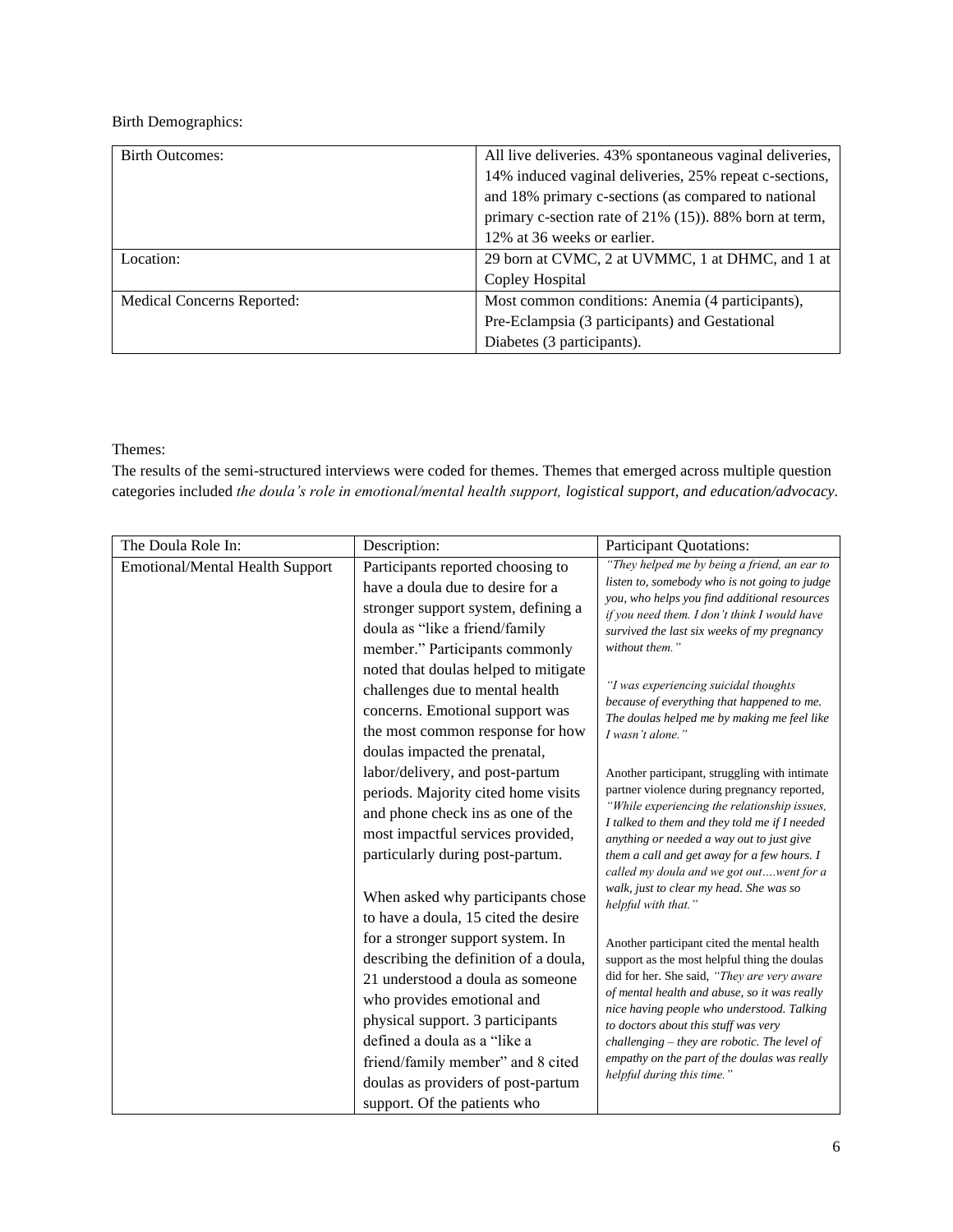|                               | reported mental health concerns, all<br>reported that the doulas helped to<br>mitigate these challenges by<br>offering support during their<br>pregnancy.<br>When asked what the experience<br>would have been like without a<br>doula, 17 reported that their<br>experience would have been more<br>emotionally challenging and 17 also<br>suggested they would have<br>experienced more loneliness and<br>anxiety.                                                                                                                                                                                                                           | When asked how pregnancy and birth would<br>have been different without a doula, a<br>participant said, "I think it would have been<br>horrible. I would have been so much more<br>scared, and I would have had an anxiety<br>attack the entire time. I am so thankful for<br>my doula. This is one of the most amazing<br>things I've ever done in my life and I am<br>grateful to have been a part of this program.<br>I would recommend it to anybody."                                                                                                                                                                              |
|-------------------------------|------------------------------------------------------------------------------------------------------------------------------------------------------------------------------------------------------------------------------------------------------------------------------------------------------------------------------------------------------------------------------------------------------------------------------------------------------------------------------------------------------------------------------------------------------------------------------------------------------------------------------------------------|-----------------------------------------------------------------------------------------------------------------------------------------------------------------------------------------------------------------------------------------------------------------------------------------------------------------------------------------------------------------------------------------------------------------------------------------------------------------------------------------------------------------------------------------------------------------------------------------------------------------------------------------|
| <b>Logistical Support</b>     | Participants commonly reported<br>transportation and prenatal<br>appointment accompaniment as<br>impactful, with 17 participants<br>reporting transportation as the<br>primary impact that the doulas had<br>on their pregnancy. Participants<br>also noted the provision of baby<br>supplies and other resources as<br>helpful in their experience.                                                                                                                                                                                                                                                                                           | "It took a lot of stress off me, because<br>otherwise I didn't have my own<br>transportation. Having that resource that<br>finds a way no matter what really decreased<br>my mental stress."<br>"I was struggling financially and couldn't<br>get down to the store to get diapers or<br>medicine or formula, but all I needed to do<br>was call my doula and she would be there,<br>dropping me off diapers and cases of<br>formula. If I needed clothes, they would help<br>me with supplying clothes. The resources<br>they have are phenomenal."                                                                                    |
| <b>Education and Advocacy</b> | Doula commonly described as<br>"someone who provides education."<br>Education and information<br>dissemination was commonly<br>reported as an impactful part of care<br>provided. Lactation support was<br>also cited. Participants noted<br>without a doula they would have<br>felt less educated.<br>4 participants cited the reason they<br>decided to have a doula as the<br>desire for more knowledge and<br>education. When asked to define a<br>doula, 10 described a doula as<br>someone who provides education. 5<br>participants cited information and<br>education as the most helpful aspect<br>of doula care. When asked what the | "They walked me through the entire labor<br>process to know what was going to happen<br>and how it all works."<br>"They made sure I knew what was<br>happening because that was my biggest fear.<br>I was scared to not know what was going to<br>happen to me."<br>"They were there to support me and help me<br>breathe through the contractions, suggesting<br>stuff to help me get through the pain. They<br>went and got me little snacks. They helped<br>me walk the halls to speed up the process.<br>They were there for emotional support. They<br>were there to help give information on<br>decisions that I needed to make." |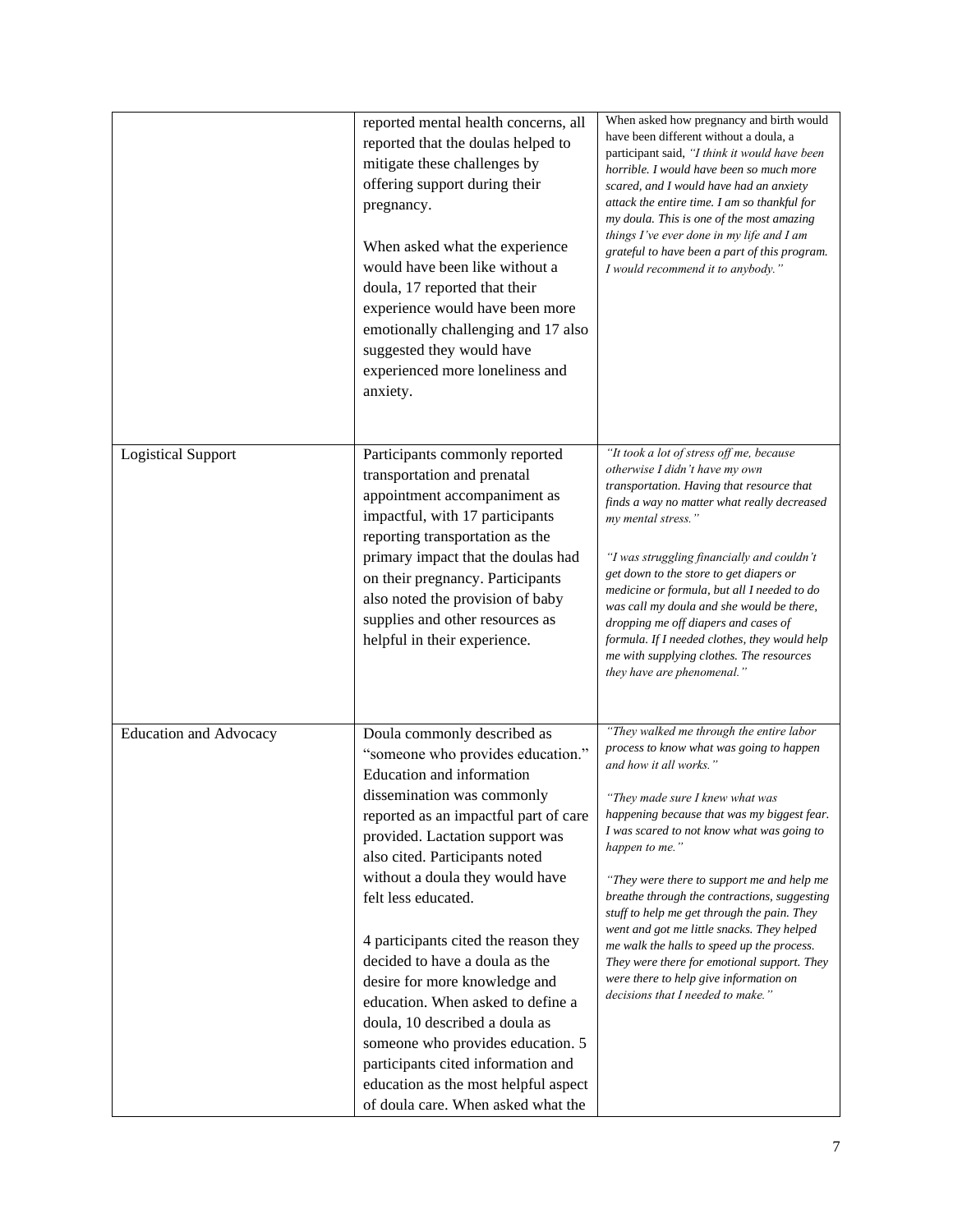| experience would have been like     |  |
|-------------------------------------|--|
| without a doula, 4 participants     |  |
| responded that they would have felt |  |
| less educated.                      |  |
|                                     |  |
|                                     |  |

Participant Recommendations for Program Improvement: A common response was for increased community awareness and broader reach of the program. 19 participants responded that there was nothing the doulas could have done better and were happy with their experience with the program. One participant suggested having one doula throughout the entire process, but others did not articulate this desire and were satisfied with having a few doulas throughout their experience. In terms of overall improvements, the most common response was a recommendation for increased awareness of the program. Earlier referral was also cited as well as spreading doula services to other counties in Vermont.

What is a "good birth.": Almost half the respondents cited a good birth outcome simply as *a healthy mom and baby*, with no mention of route of delivery, birth plan, or intervention concern. Other responses included, *feeling positive about oneself*, *having good support people, not having external stressors or needing anything "extra."* One patient with a history of sexual assault noted that having a good birth would include, *"lower lights and less people in the room"* and said having "*lots of people and older men in the room was really hard."*

Based on participant reporting, the data demonstrates doula involvement in pregnancy, labor, and post-partum that goes beyond that of more typical doula service offerings. The majority of participants reported meeting their doula in the first trimester and having the doula at the majority of their prenatal appointments, with 72 percent of participants reporting that the doulas gave them rides to their appointments. Almost all of the participants reported having other social service support, citing doula involvement as instrumental in their ability to access and connect with such services. Post-partum home visits were also routinely cited as immensely helpful, with support extending up to a year following childbirth (much longer than more typical doula offerings). This support also had a social work model, with access to resources, housing assistance, logistical support and transportation to appointments being cited again as especially helpful elements of the WCMHS Doula Project.

# **Discussion:**

Due to the clinical and social benefits of doula care (2,3), previous research has called for an expansion of doula care beyond serving populations that can afford to hire a doula (5,6). Doulas are commonly privately employed and therefore serve a clientele that can afford their care (8). In efforts for greater equity of doula care accessibility, initiatives have included hospital or community-based doula programs that are free of charge to the clients (either funded by insurance or for free by volunteer doulas) (8). The WCMHS Doula innovatively places doula services within a community mental health organization collaborating with a local hospital; demonstrating a hybrid model that extends beyond the realm of the privileged and into an important and needed sector of marginalized populations that wouldn't otherwise have access.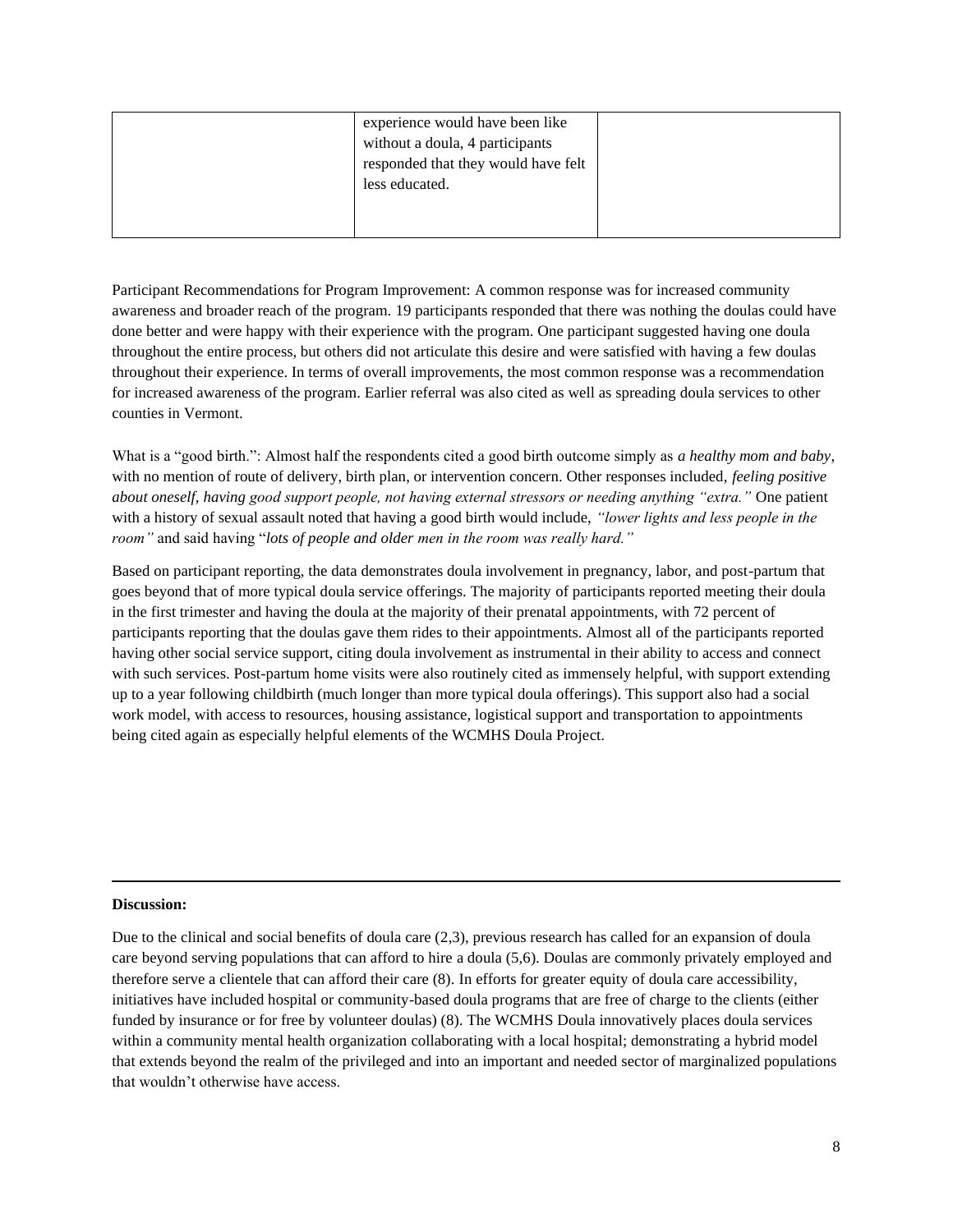Evaluation of this program through the lens of the clients demonstrates the numerous ways that this program differs from more typical doula services and those previously cited in the literature:

| <b>Typical Doula Model</b>                                                                                                                                                                                                                                                                                                                                                                                                                                               | <b>WCMHS Doula Model</b>                                                                                                                                                                                                                                                                                                                                                                                                                                                                                                            |
|--------------------------------------------------------------------------------------------------------------------------------------------------------------------------------------------------------------------------------------------------------------------------------------------------------------------------------------------------------------------------------------------------------------------------------------------------------------------------|-------------------------------------------------------------------------------------------------------------------------------------------------------------------------------------------------------------------------------------------------------------------------------------------------------------------------------------------------------------------------------------------------------------------------------------------------------------------------------------------------------------------------------------|
| Doulas most commonly are privately<br>employed (16).<br>Sometimes hospital based (16).                                                                                                                                                                                                                                                                                                                                                                                   | WCMHS doulas are employees of a<br>$\bullet$<br>community mental health agency working in<br>collaboration with a local hospital.                                                                                                                                                                                                                                                                                                                                                                                                   |
| Most often client pays out of pocket; average<br>$\bullet$<br>costs of hiring a doula range from 600 to<br>2500 USD (16).                                                                                                                                                                                                                                                                                                                                                | Costs nothing for clients. Cost is covered by<br>$\bullet$<br>WCMHS (prenatal and post-partum visiting<br>and case management support) and CVMC<br>(labor support).                                                                                                                                                                                                                                                                                                                                                                 |
| An estimated 40 percent of women are<br>unfamiliar with the concept of doula care<br>and the proven benefits of the support they<br>provide (17).<br>Cost is often prohibitive with doula care<br>tending to be reserved for wealthy, white<br>people with the means to pay out of pocket<br>(17).<br>Only 6% of pregnancies are supported by<br>doulas nationally (18).<br>Typically, 1-3 visits prenatally, birth<br>$\bullet$<br>support, and 1-3 visits post-partum, | All patients who qualify/deemed "at risk" by<br>$\bullet$<br>health professionals are informed of the<br>program and offered a doula.<br>Doula services are free of charge, falling<br>within services covered by WCMHS<br>eligibility requirements.<br>Clients interviewed reported an average<br>annual income of 12,000 USD. Many<br>reported subsisting on public assistance<br>(unemployment, social security, disability).<br>Majority met early in pregnancy with<br>$\bullet$<br>accompaniment to all prenatal appointments |
| completing services by around 6 weeks post-<br>partum (19).                                                                                                                                                                                                                                                                                                                                                                                                              | in addition to home visits, labor support, and<br>services up to a year post-partum.                                                                                                                                                                                                                                                                                                                                                                                                                                                |
| Doula role typically includes advocacy, birth<br>$\bullet$<br>education, and emotional/physical support<br>during the pregnancy, birth, and post-partum<br>process $(1)$ .<br>Studies looking at hospital-based doula<br>programs, while improving access for low-<br>income women, found that participants<br>reported need for more prenatal and post-<br>partum support, as opposed to more typical<br>birth focused caregiving (18).                                 | WCMHS Doula Project, while providing<br>$\bullet$<br>advocacy, education, and emotional/physical<br>support, also provide case management for<br>clients: provide transportation, home<br>visiting, logistical support, supplies, and<br>connection to local resources including<br>mental health support, housing, financial<br>assistance, substance use recovery, and<br>trauma informed support for survivors of<br>sexual violence and intimate partner<br>violence.                                                           |

Previous research has demonstrated the challenges that rural and impoverished populations face in accessing reproductive healthcare services and the subsequent effect this can have on birth outcome (11). This study unveiled many of the challenges cited in the literature - insecure housing, issues with transportation, mental health concerns, intimate partner violence, and high ACE scores. With 60 percent of participants scoring 4 or higher on the ACE questionnaire, it is clear that this population is at risk for poor birth outcomes. That being said, participants overwhelmingly cited the doulas as instrumental in mitigating these challenges and the effect, from the perspective of the doula clients, is overall immensely positive. By centering the clients as the expert in their own experience and honoring their voice as the key evaluators of this program, this research project unveiled the complexity and hard considerations of client's lives and the ways in which a broadened understanding of doula work can make a big difference in experiences of reproductive health.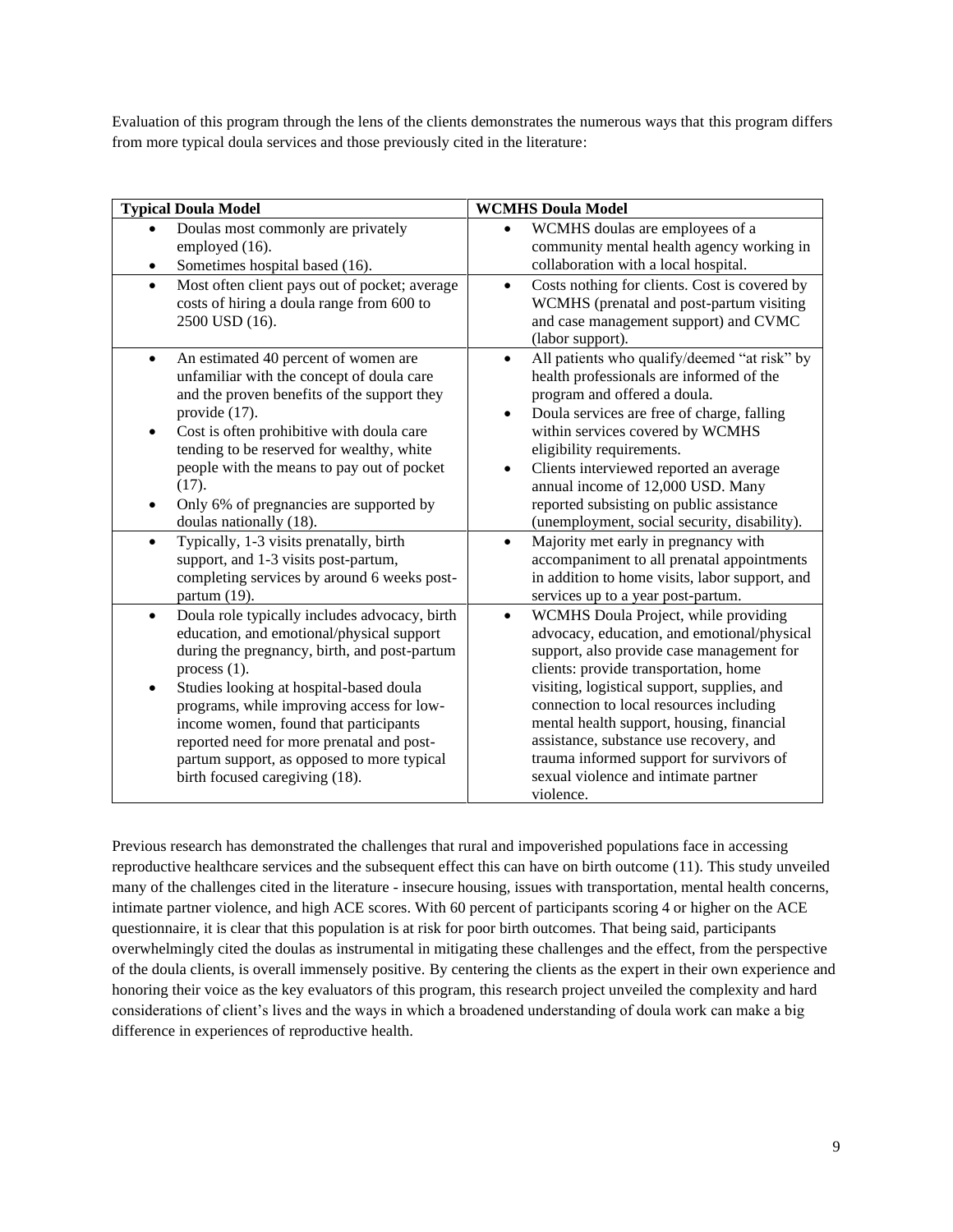Doula work as a social service- the social work model of care:

Previous research has called for providers and community agencies to collaborate to meet unique rural needs (13). The WCMHS Doula Project is an example of moving beyond the realm of typical doula services and expanding notions of doula care to include case management and logistical support that this rural population needs. The study illuminated how this doula program is situated within and deeply aligned with a social work model of care; wrap around support that focuses on case management and connecting clients with the resources in the community that are available to assist with various complex needs of day-to-day life. This program models a radical and innovative response to the issue of accessibility and compensation of doula services that has long been a struggle for doula provision (1). For populations struggling with concerns of mental health, poverty, abuse, drug use, among many other factors, doula work as first and foremost social work appears to be particularly successful and crucial to the health and wellbeing of this community. This research suggests that one avenue for expanding doula access and adequately compensating doulas for their time and important work may be to place doula work within the realm of social work. If community health workers are trained as doulas and can offer such wrap around support during a time of great transition in people's lives, disadvantaged communities could deeply benefit in a variety of ways. Pregnancy is a time of immense uncertainty and change (9). Mental health is of concern, particularly if people have histories or adversity that increases their risk. Offering wrap around case management and emotional support has proven formative and beneficial for this population. While this assessment is not focused on medical outcome, the client perspective speaks volumes and posits the patient as the best evaluators of their own experience.

#### What is a good birth?

Moving beyond reductionist understandings of "good birth outcomes" and into the more nuanced space of understanding the clients' perspectives on their own births, allows for deeper understanding of the impact of doula services on the lives and wellbeing of the clients supported by this program. Maria Rossi says, *"Working with this population of clients has given me a much deeper understanding of the nuances of birth outcomes. There is so much being touted with birth support and lower c-section rates – which is important for sure! – but this kind of doula work and our outcomes go beyond that. I have learned a lot about the many nuances of what a "good birth" means to different people.*" The primary c-section rate, often a metric utilized to demonstrate the efficacy of doula care, was lower than the national average the year prior, but the value of this program goes far beyond previously utilized metrics of good birth outcomes to support doula coverage. The population that the WCMHS Doula Project services is faced with complicating life factors and adversity that makes evaluation based on c-section rates or other interventions not fully representative in evaluation of a good birth outcome. Data collected in this study demonstrates the value of listening to the patient experience to better understand desires and needs to achieve a "good birth outcome." While obstetrical considerations of birth outcome in relation to doula work are a piece of the puzzle, to reduce doula benefits to medical outcome runs the risk of missing other immensely valuable aspects of doula work. This is particularly salient in populations at risk of socioeconomic concerns and comorbidities due to the complex effects of poverty, cycles of abuse, and mental health concerns in a rural and marginalized populations.

#### Limitations:

This is a qualitative, descriptive study based entirely in patient reports. There is potential for bias on the part of the researchers as well as participants due to the process of self-reporting. Furthermore, the sample size is small and the recruitment was relatively targeted, based on logistics of which participants the program still had contact with. Adversity and difficult life events can increase the likelihood of the agency losing contact with prior clients, indicating the potential of those contacted to be of greater socioeconomic advantage than is representative of the entire population this program serves. This study took place in a rural and predominantly white area of the country. Therefore, another limitation of this study is that results cannot be applied to more urban and/or ethnically diverse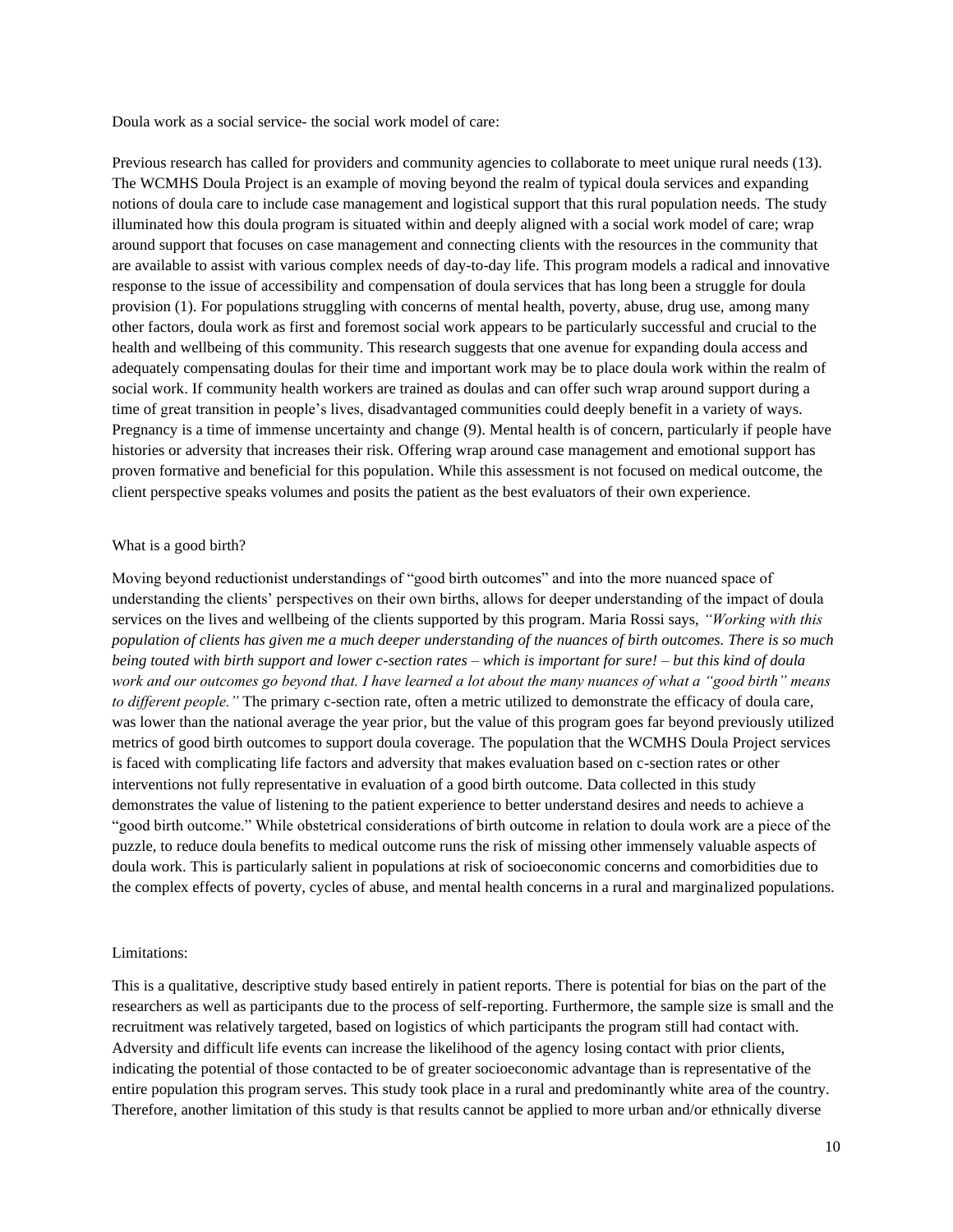populations. All participants self-identified as white. Further exploration into the specific considerations of the pregnancy and birthing experience of people of color and the intersectional adversity that affects health inequities is needed to better understand rural reproductive health concerns and the benefit of doulas as community health workers.

### COVID Considerations and avenues for future research:

While the majority of the participants were not pregnant or birthing during the COVID19 pandemic, of the ones who were, all cited COVID as a confusing and scary time. Those who were pregnant at the beginning of the pandemic spoke of difficulties in having to go to the appointments alone. Virtual appointments were hard for some participants and valuable for others. The doulas, as collaborators with Central Vermont Medical Center, were able to attend births, in addition to the one support person the patient was allowed to have present during the height of pandemic restrictions. While this study did not focus on the doulas' role in mitigating COVID challenges for patients, this could be an important avenue for future research.

Since this study's inception, there has been an extension of a grant to cover doula services for all patients at CVMC who desire one. There have since been 25 patients who have birthed with the community doulas, contracted through WCMHS and funded by the grant. This would prove as a rich comparison as this grant extended doula services to a broader population, one where the majority of clients were privately insured and potentially experiencing less adversity and socioeconomic hardship. Further research may include conducting semi-structured interviews following the same interview format as posited in this study and then comparing participant responses, paying particular attention to participant demographics, life circumstances, ACE scores, and how that relates to the client experience of doula care and support during pregnancy, labor, and post-partum.

#### **Conclusion:**

The WCMHS Doula Project is serving a high-risk population which would be beyond the reaches of more typical doula models. Placing doula services within a community mental health agency and offering a case management style of doula care allows the program to make great impact on the lives and wellbeing of people who would otherwise face significant challenges in accessing healthcare. This has large implications for increasing equity of doula offerings and improving birth outcomes. The notion of a "good birth outcome" can be evaluated from the client perspective, giving voice to those most marginalized who are in fact the experts in their own experience. This study indicates the value of a social work model of doula care and the importance of bringing doula services to populations that have historically been left without access. The WCMHS Doula Project serves as a model of equitable provision of doula care that has great impact on the community it serves. As other doula programs grapple with how to compensate and design an equitable doula program, the WCMHS Doula Project's model should be considered as an example of doula services based within a community health agency serving the specific needs of a socioeconomically disadvantaged community. Greater awareness and expansion of this model to other communities would make great strides in reducing reproductive health inequities of which doula services can be instrumental in mitigating.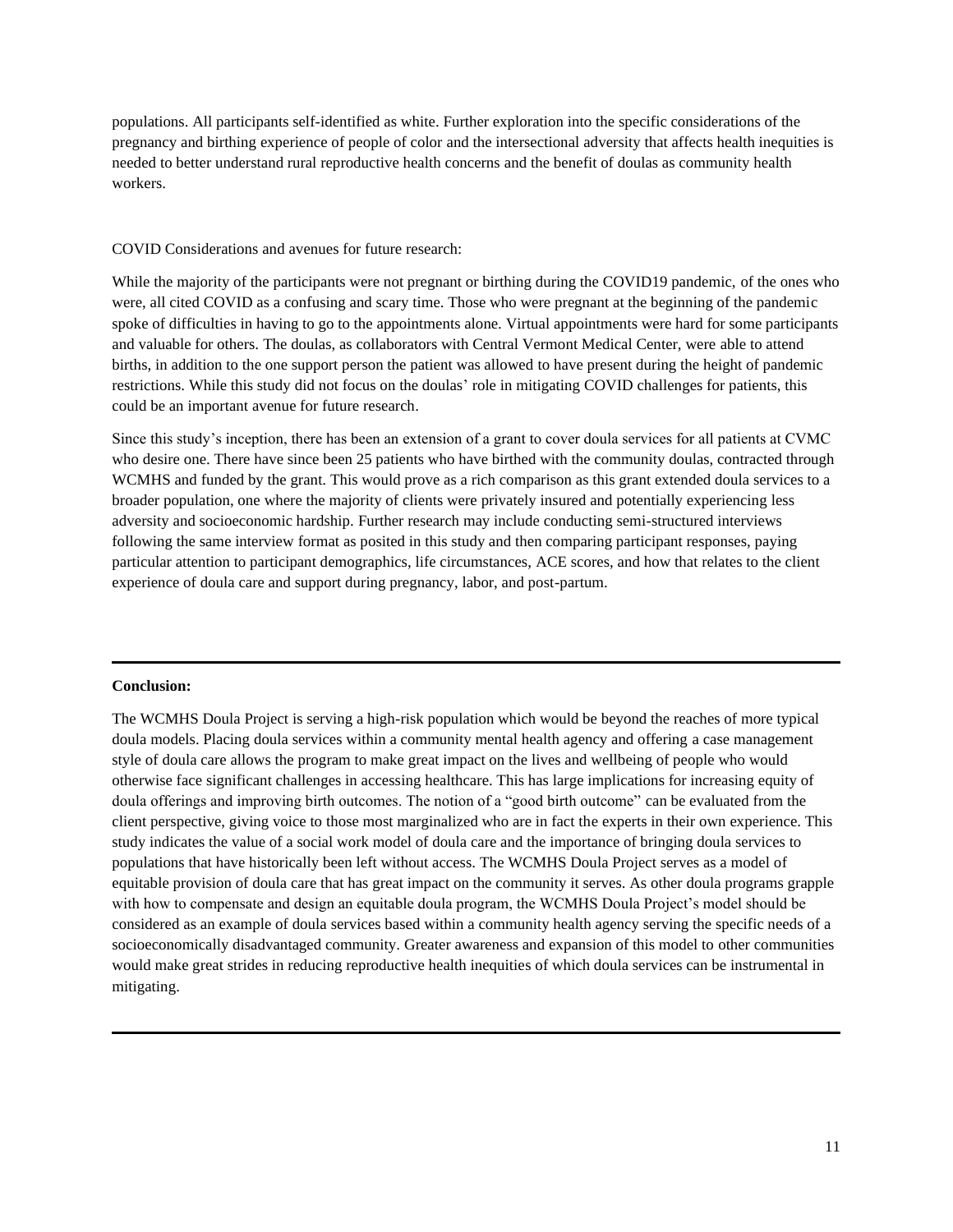# **Adverse Childhood Experience (ACE) Questionnaire**<br>Finding your ACE Score  $_{\text{ra\,hot 10\,24\,06}}$

| While you were growing up, during your first 18 years of life:                                                                                              |
|-------------------------------------------------------------------------------------------------------------------------------------------------------------|
| 1. Did a parent or other adult in the household <b>often</b><br>Swear at you, insult you, put you down, or humiliate you?                                   |
| Act in a way that made you afraid that you might be physically hurt?<br>Yes No<br>If yes enter 1                                                            |
| 2. Did a parent or other adult in the household <b>often</b><br>Push, grab, slap, or throw something at you?                                                |
| <b>Ever</b> hit you so hard that you had marks or were injured?<br>Yes No<br>If yes enter 1                                                                 |
| 3. Did an adult or person at least 5 years older than you ever<br>Touch or fondle you or have you touch their body in a sexual way?                         |
| Try to or actually have oral, anal, or vaginal sex with you?<br>Yes No<br>If yes enter $1 \quad \underline{\hspace{1cm}}$                                   |
| 4. Did you <b>often</b> feel that<br>No one in your family loved you or thought you were important or special?                                              |
| Your family didn't look out for each other, feel close to each other, or support each other?<br>Yes No<br>If yes enter 1                                    |
| 5. Did you <b>often</b> feel that<br>You didn't have enough to eat, had to wear dirty clothes, and had no one to protect you?                               |
| Your parents were too drunk or high to take care of you or take you to the doctor if you needed it?<br>Yes No<br>If yes enter 1<br><b>Contract Contract</b> |
| 6. Were your parents ever separated or divorced?<br>Yes No<br>If yes enter $1$                                                                              |
| 7. Was your mother or stepmother:<br><b>Often</b> pushed, grabbed, slapped, or had something thrown at her?                                                 |
| Sometimes or often kicked, bitten, hit with a fist, or hit with something hard?                                                                             |
| Ever repeatedly hit over at least a few minutes or threatened with a gun or knife?<br>Yes No<br>If yes enter 1                                              |
| 8. Did you live with anyone who was a problem drinker or alcoholic or who used street drugs?<br>Yes No<br>If yes enter 1                                    |
| 9. Was a household member depressed or mentally ill or did a household member attempt suicide?<br>Yes No<br>If yes enter 1                                  |
| 10. Did a household member go to prison?<br>Yes No<br>If yes enter 1                                                                                        |
| Now add up your "Yes" answers:<br>This is your ACE Score                                                                                                    |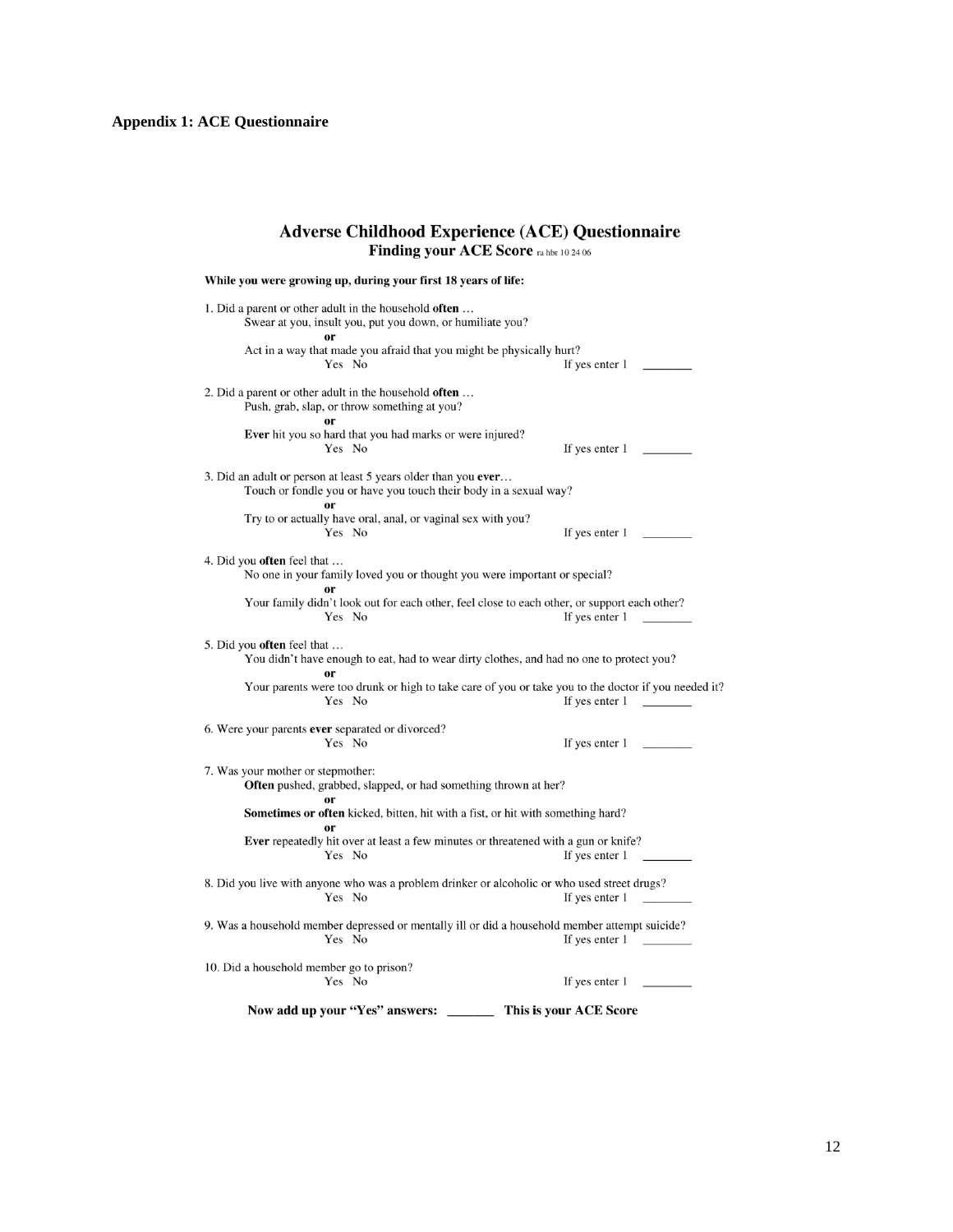# **Appendix 2: Semi-Structured Interview Questions**

- 1. What is your pregnancy history? (How many times have you been pregnant and how were those experiences for you?)
- 2. What made you decide to have a doula?
	- a. How many pregnancies have you had a doula for?
- 3. In your experience, what is a doula? What services do they provide?
- 4. Could you share your birth story? How did it go, from your perspective?
- 5. Did you have any medical concerns (mental or physical health) that complicated your pregnancy,
	- labor/delivery, post-partum?
		- a. Pre-term? High blood pressure? Diabetes? Bleeding?
		- b. Mental health anxiety, depression, PTSD? How did this impact/show up in pregnancy? Did the doulas help with this challenge?
- 6. What does a good "birth outcome" mean to you?
- 7. What was your experience of pregnancy? How did the doulas impact?
	- a. When in pregnancy did you meet the doulas?
	- b. How many prenatal visits did they do with you? Appointments? Home visits? Education?
	- c. What was your greatest challenge during pregnancy? Did the doulas help with this challenge?
- 8. What was your experience of the birth process? How did the doulas impact this? What did they do?
	- a. How long were they there with you in labor?
	- b. What was your greatest challenge during labor? Did the doulas help with this challenge?
- 9. What was your experience of the post-partum period? How did the doulas impact? What did they do?
	- a. How many visits? How long after birth were you in contact with them?
	- b. Did they help you with parenting techniques lactation etc? Education?
	- c. Did they help you with resources? Pediatrician appointments?
	- d. How did you feed your baby?
- 10. What was the most helpful thing the doulas did for you?
- 11. What do you think your pregnancy, labor, or post-partum might have been like had you not had a doula?
- 12. Is there anything the doulas could have done better? Anything you wish they had done? Anything you wish they hadn't done?
- 13. What recommendations do you have for the program? Any ideas for ways to improve?
- 14. If you were pregnant/giving birth during Covid-19: How did Covid-19 affect your experience of pregnancy? Did the doulas help with any of these challenges?
- 15. Any other comments you would like to include in our study of the WCMHS Doula Project?

# **Appendix 3: Demographic Questions**

- 1. Age:
- 2. Ethnicity:
- 3. Home town and town you lived in when you received doula services:
- 4. How did you get connected with the doulas?
- 5. Pregnancy demographics:
	- a. What was your due date?
	- b. Delivery date?
	- c. Birth weight?
	- d. Route of delivery?
	- e. Place of birth?
	- f. Length of stay?
- 6. Income at the time of doula services (estimated monthly):
- 7. Housing situation (what kind of housing, who do you live with):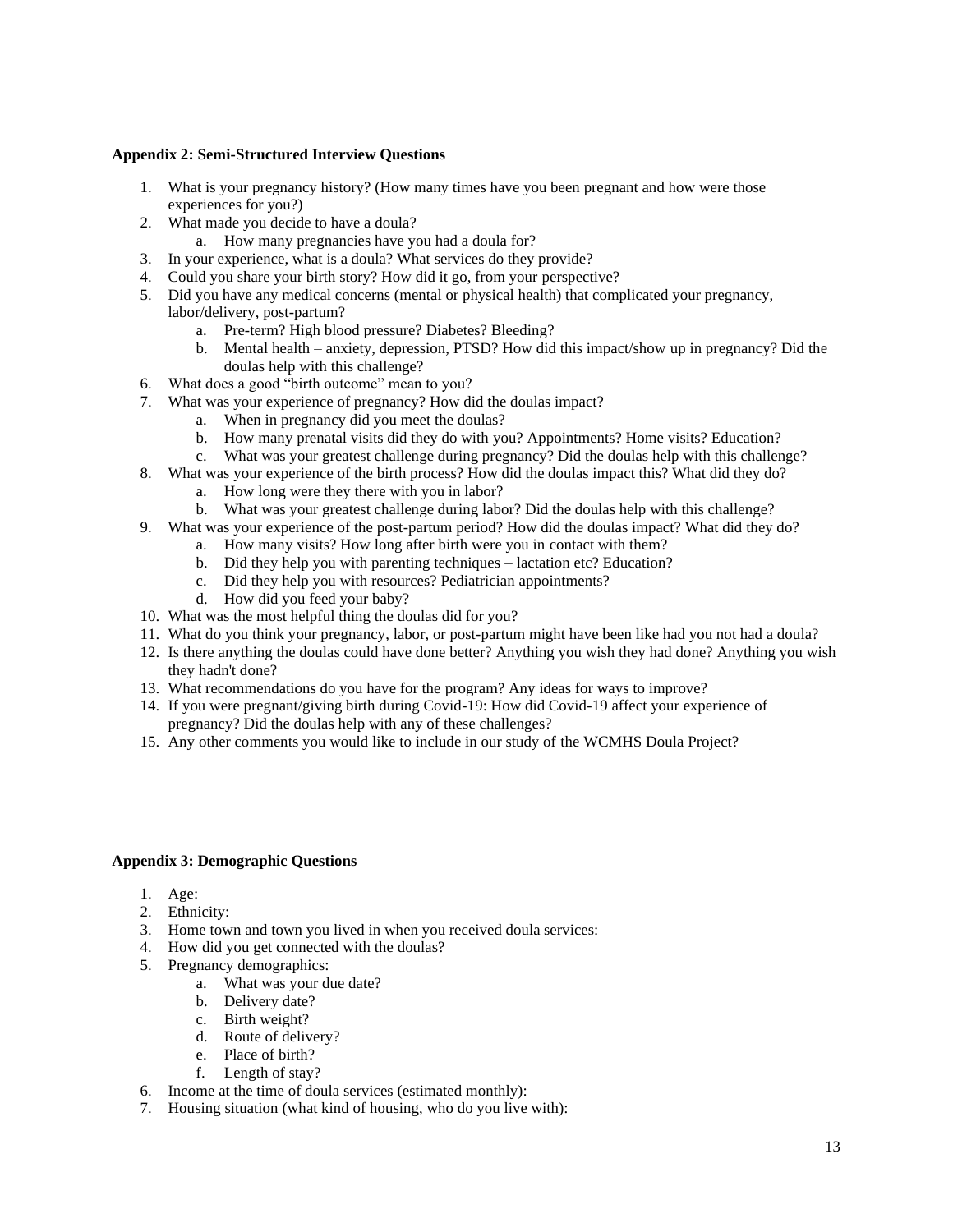- 8. Transportation method at the time of doula services:
- 9. Other resources you receive (Ie. WIC, Disability, Food Stamps):
- 10. Have you ever been emotionally or physically abused by your partner or someone important to you? (From Abuse Assessment Screen). If yes, were you experiencing this during your pregnancy/post partum period?
- 11. Have you ever used recreational drugs? Tobacco? Alcohol?
	- a. Were you using the above substances at the time of your pregnancy/post partum?
	- b. At the time of your pregnancy/post partum, were you in treatment?

References:

- **1.** Gomez AM, Arteaga S, Arcara J, Cuentos A, Armstead M, Mehra R, Logan RG, Jackson AV, Marshall CJ. "My 9 to 5 Job Is Birth Work": A Case Study of Two Compensation Approaches for Community Doula Care. Int J Environ Res Public Health. 2021 Oct 14;18(20):10817. doi: 10.3390/ijerph182010817. PMID: 34682558; PMCID: PMC8535486
- 2. Kozhimannil KB, Attanasio LB, Jou J, Joarnt LK, Johnson PJ, Gjerdingen DK. Potential benefits of increased access to doula support during childbirth. Am J Manag Care. 2014 Aug1;20(8):e340-52. PMID: 25295797; PMCID: PMC5538578.
- **3.** Bohren MA, Hofmeyr GJ, Sakala C, Fukuzawa RK, Cuthbert A. Continuous support for women during childbirth. Cochrane Database Syst Rev. 2017 Jul 6;7(7):CD003766. doi: 10.1002/14651858.CD003766.pub6. PMID: 28681500; PMCID: PMC6483123
- 4. Strauss N, Giessler K, McAllister E. How Doula Care Can Advance the Goals of the Affordable Care Act: A Snapshot From New York City. J Perinat Educ. 2015;24(1):8-15. doi: 10.1891/1058-1243.24.1.8. PMID: 26937157; PMCID: PMC4720857.
- 5. Thomas MP, Ammann G, Brazier E, Noyes P, Maybank A. Doula Services Within a Healthy Start Program: Increasing Access for an Underserved Population. Matern Child Health J. 2017 Dec;21(Suppl 1):59-64. doi: 10.1007/s10995-017-2402-0. PMID: 29198051; PMCID: PMC5736765.
- 6. Mottl-Santiago J, Herr K, Rodrigues D, Walker C, Walker C, Feinberg E. The Birth Sisters Program: A Model of Hospital-Based Doula Support to Promote Health Equity. J Health Care Poor Underserved. 2020;31(1):43-55. doi: 10.1353/hpu.2020.0007. PMID: 32037316.
- 7. Greiner KS, Hersh AR, Hersh SR, Remer JM, Gallagher AC, Caughey AB, Tilden EL. The Cost-Effectiveness of Professional Doula Care for a Woman's First Two Births: A Decision Analysis Model. J Midwifery Womens Health. 2019 Jul;64(4):410-420. doi: 10.1111/jmwh.12972. Epub 2019 Apr 29. PMID: 31034756.
- 8. Taylor YJ, Liu TL, Howell EA. Insurance Differences in Preventive Care Use and Adverse Birth Outcomes Among Pregnant Women in a Medicaid Nonexpansion State: A Retrospective Cohort Study. J Womens Health (Larchmt). 2020 Jan;29(1):29-37. doi: 10.1089/jwh.2019.7658. Epub 2019 Aug 9. PMID: 31397625; PMCID: PMC6983742.
- 9. Leigh B, Milgram J. Risk Factors for Antenatal Depression, Postnatal Depression, and Parenting Stress. BMC Psychiatry. 2008;8.24.
- 10. Campbell JA, Walker RJ, Egede LE. Associations Between Adverse Childhood Experiences, High-Risk Behaviors, and Morbidity in Adulthood. Am J Prev Med. 2016 Mar;50(3):344-352. doi: 10.1016/j.amepre.2015.07.022. Epub 2015 Oct 21. PMID: 26474668; PMCID: PMC4762720